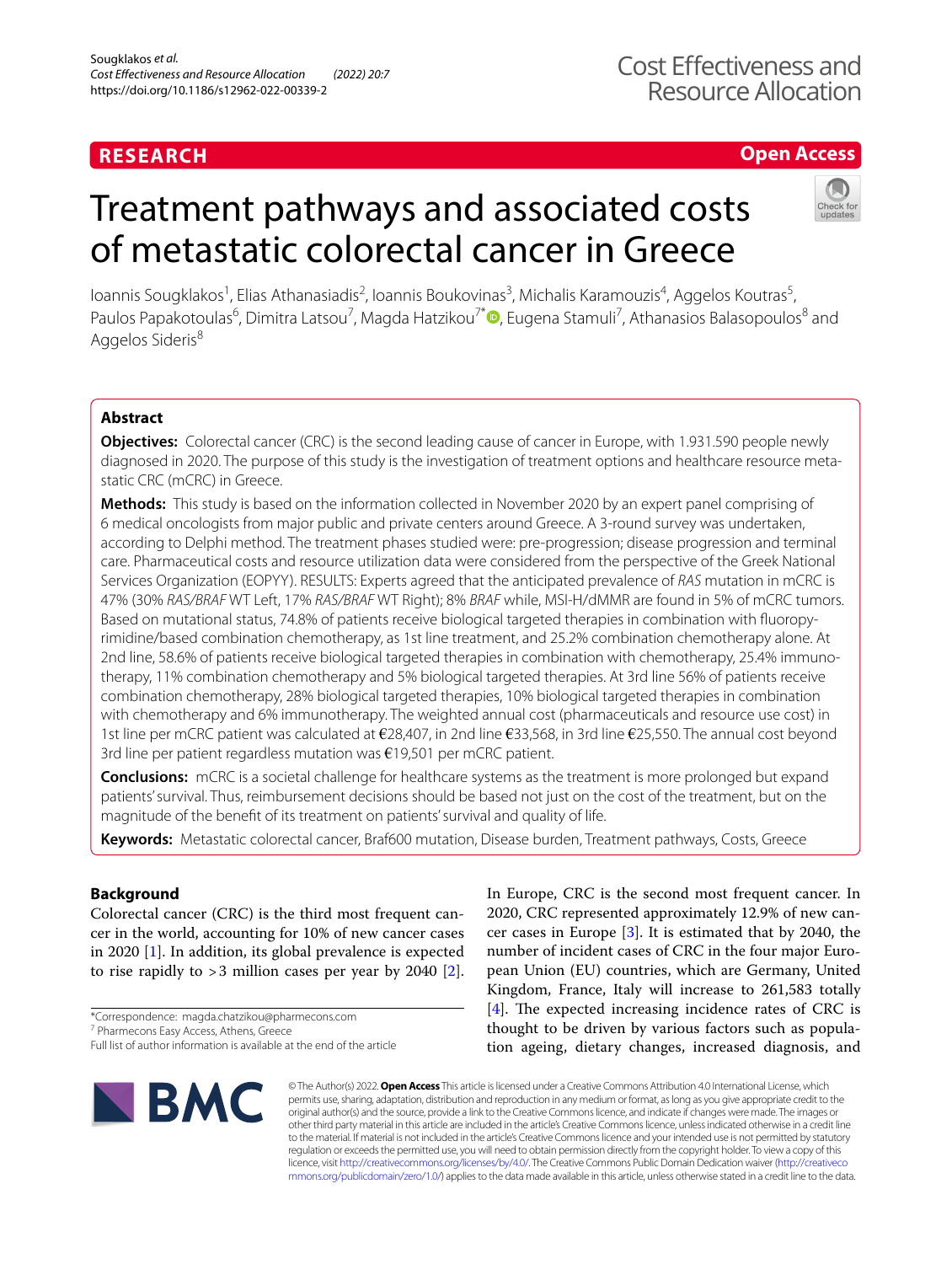intensifed survival [\[5](#page-8-4)]. In addition, the aforementioned factors, CRC is observed to occur more frequently in men (281,714 new cases) compared with women (238,106 new cases), yet it is not substantially different  $[1]$  $[1]$  $[1]$ . The slight disparities observed between CRC incidence in men and women is possibly infuenced by the diference in behavioural and physiological patterns. Women tend to undergo screening more frequently, have a healthier lifestyle, and are more frequent users of hormone therapy which is associated with decreased risk of CRC [[6\]](#page-8-5).

In Greece there were 6529 new cases of CRC in 2020 (3rd most common cancer, accounting for 10.1% of all cancers apart from non-melanoma skin cancers) and 3431 deaths (10.3% of the total number of cancer deaths, 2nd most common cause of cancer related deaths) [\[1](#page-8-0)]. The 5-year prevalence of CRC was estimated at 18,545 patients [[1\]](#page-8-0).

The colon is affected twice as often as the rectum in most cases of CRC  $[7]$  $[7]$ . The majority of CRC cases are spontaneous and arise from benign neoplasms called polyps that can eventually evolve into cancer over time via a multistep mechanism. Several risk factors are associated with the occurrence of CRC, including age and hereditary factors [[8\]](#page-8-7). A substantial number of environmental and lifestyle risk factors also play an important role in the development and progression of CRC. Such factors include obesity, physical inactivity, alcohol and/or tobacco consumption and high consumption of red meat and saturated fat [[8](#page-8-7)].

Furthermore, metastatic colorectal cancer (mCRC) arises from a precursor lesion, the adenomatous polyp, which forms, as a result of epithelial cell hyperproliferation and crypt dysplasia. Progression from this precursor lesion to CRC is a multistep process, involving also alteration in suppressor genes and cell regulation abnormalities, and has a natural history of 10–15 years [\[9](#page-8-8)]. Hyperactivation of *RAS* or *BRAF* of the MAPK signalling cascade is the most common oncogenic event in CRC tumorigenesis; it can be hyperactivated via several mechanisms, including mutations [[10](#page-8-9)].

Diagnosing CRC at its earliest stage can improve patient prognosis, as tumours grow and tend to metastasize with time [[11](#page-8-10)]. However, CRC diagnosis is often delayed as it is usually asymptomatic at a very early stage of the disease and its earliest symptoms are not diseasespecifc but common to other gastrointestinal disorders. The diagnostic tools used to identify CRC in patients with associated conditions include: colonoscopy, biopsy, computed tomography (CT)/Positron Emission tomography (PET) scan. Biomarker testing is also used for diagnosis and classification purposes of CRC. The most commonly used and appropriate biomarkers in patients with mCRC are: *RAS* (*NRAS* and *KRAS*), *BRAF* and MSI [[12\]](#page-8-11). The mutation status is a crucial criterion to be considered in CRC management as some biomarkers have a diagnostic, prognostic and/or predictive value. It is estimated that approximately 50% of patients will develop metastases throughout the disease course and 25% of CRC patients are diagnosed at the metastatic stage [[13\]](#page-8-12).

The cost of cancer care has emerged as a major concern for the healthcare system, patients and caregivers. The total annual cost of mCRC for the EU27 countries from a societal perspective was estimated to be €13.1 billion, accounting for 10% of total cancer costs in the EU in 2009 [[14\]](#page-8-13). The breakdown of which was 42% direct costs ( $\epsilon$ 5.57 billion), 36% productivity loss costs ( $E4.69$  billion) and 22% informal care costs ( $\epsilon$ 2.84 billion). Additionally, the total annual cost of mCRC in France, Germany, Italy and the UK in 2015 were estimated to range from  $E1667$  million to  $\epsilon$ 4171 million [\[15\]](#page-8-14).

To the best of our knowledge, there is lack of literature that estimates the direct cost of metastatic colorectal cancer in Greece, although CRC was the second most costly cancer in terms of direct costs in the EU27 countries [\[14](#page-8-13)]. Thus, the aim of this study was to map the treatment pathway in metastatic colorectal cancer in Greece and to investigate the health care resource use associated with the management of the disease.

## **Methods**

The methodology followed was based on a two-step approach. First, the local treatment pathways and associated resource use were identifed emerging from a panel of experts. Secondly, the total cost for each pathway was estimated, by assigning unit costs to resource use items.

## **Local treatment pathway and resource use**

An expert panel of 6 medical oncologists of public and private sector with expertise in metastatic CRC was convened, in order to map the current local treatment algorithm and associated health care resource use. The patient pool represented by the physicians has been estimated at 750 patients annually, regardless of the type of metastasis.

For the purposes of data collection, a questionnaire was developed, regarding the therapeutic and pharmaceutical algorithm followed in Greece for all types of mCRC, followed by resource use consumption at all stages. The treatment phases studied were: pre-progression; disease progression and terminal care. After progression it was assumed that the patient changes treatment line. The questionnaire was structured, on the basis of a comprehensive literature search of published studies on treatment patterns and clinical guidelines at a local and global level  $[12]$  $[12]$ . The first draft of questionnaire was reviewed and validated by an expert clinician. Comments were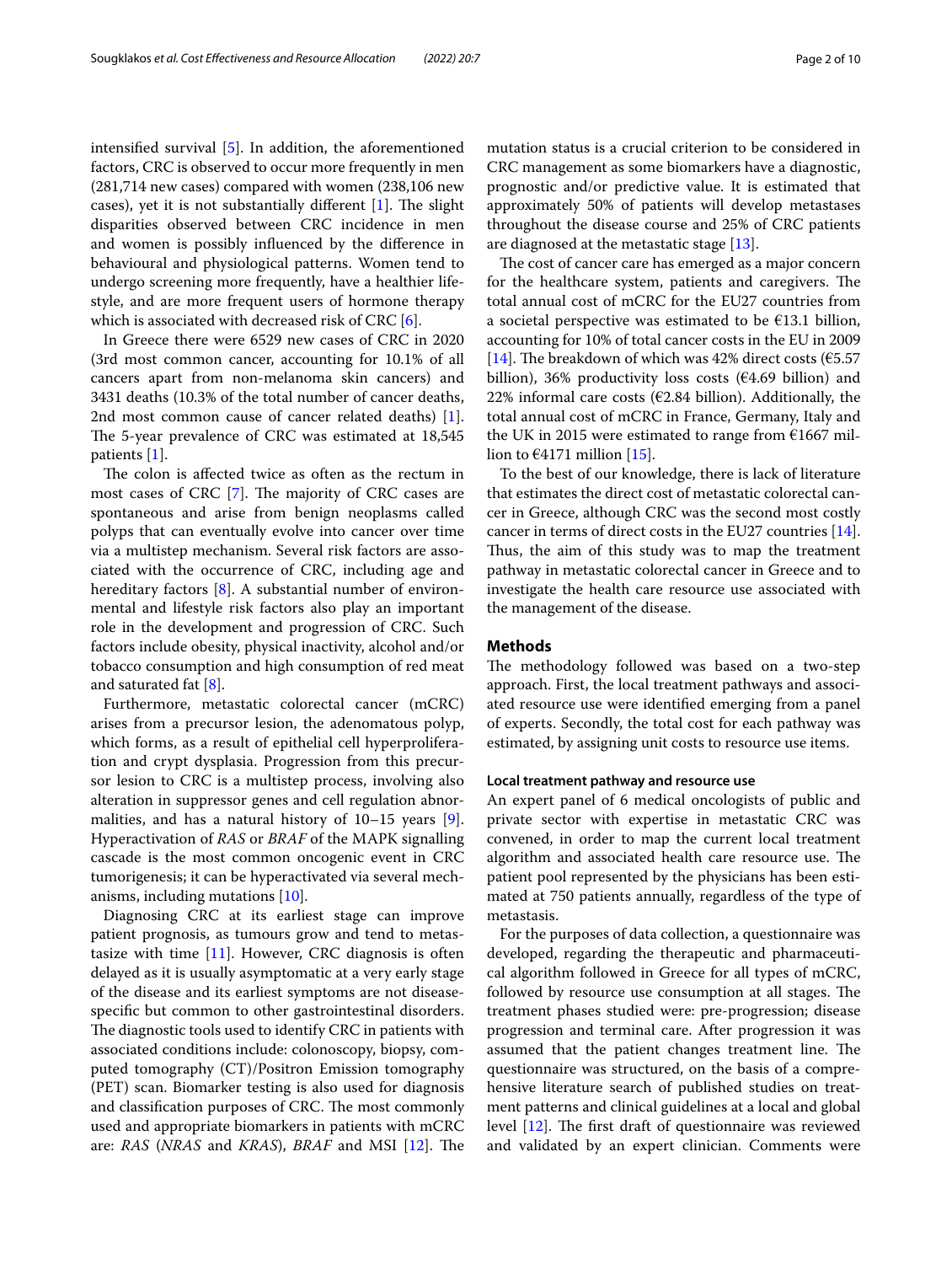incorporated, and fnal version of the questionnaire was distributed and answered by all experts (Additional file  $1$ ).

Data collection was performed during an expert panel and the data elicitation method was the Delphi technique, which aims at consensus-building  $[16]$  $[16]$ . This method uses multiple iterations and a feedback process that allows and encourages the selected Delphi participants to reassess their initial judgments about the information provided in previous iterations in light of other participants' input. A three-round Delphi approach was used. Firstly, the validated questionnaire was answered by all experts. Secondly the results displaying mCRC treatment algorithm and resource use were provided to expert panel, asking to confrm their original responses and/or answer other questions based on group feedback from the frst round. In the third round, the oncologists met for a consensus meeting.

## **Total costs for each pathway**

Unit costs were retrieved from publicly available sources, ministerial gazette and other healthcare sources. The perspective adopted was that of the Greek National Services Organization (EOPYY), thus all cost estimates refect the economic burden of the disease to EOPYY.

Activity based costing method was followed for the estimation of costs. Only direct medical costs were considered, which consisted of oncology drug costs, costs of resource utilization associated with medical consultations, home care, hospital visits, laboratory tests, imaging examinations and procedures. The cost analysis in this study is presented on monthly and annual basis.

The estimation of the weighted cost per patient per mutation per line was based on percentages of each pharmacological treatment reported by the expert panel by adding the additional cost of resource utilization. Similar disease management/resource consumption was considered for all mCRC patients independent of mutation. According to expert panel the cost of progression was allocated as follows: 1st line—1 relapse, 2nd line-average of 1.25 relapses, 3rd line—average of 1.75 relapses.

To estimate pharmaceutical costs, the average price per mg was calculated based on the hospital prices per package, for all packages marketed in Greece. Prices were taken from the latest Price Bulletin  $[17]$  $[17]$ . In Table [1](#page-2-0) are presented the pharmaceutical costs. Also, the cost of vial administration as 8-h day care was  $40 \in [18]$  $40 \in [18]$  $40 \in [18]$ . PORT-A-CATH ( $E$ 113) was added in the cost of chemotherapies [\[19](#page-8-19)]. It is important to mention that in the analysis the Greek hospital prices per package were calculated including 5% mandatory discount (EOPYY reimbursement price) [\[20](#page-8-20)]. To take into account the dosage changes for the regimens caused by adverse events, relative dose intensity (RDI) was used in all treatments. Table [1](#page-2-0) shows the hospital prices without taking into consideration any potential discounts i.e., Rebate and clawback or negotiated prices between pharmaceutical companies and negotiation committee, as this information is confdential.

### <span id="page-2-0"></span>**Table 1** Pharmaceutical costs

|                                 | <b>Administration</b> | Strength/pack                                 | Hospital prices-5%,<br>unit cost $(\epsilon)$ | Cost per mg $(\epsilon)$ |
|---------------------------------|-----------------------|-----------------------------------------------|-----------------------------------------------|--------------------------|
| Irinotecan <sup>a</sup>         | $\mathsf{IV}$         | $20 \,\mathrm{mg/ml} \times 15 \,\mathrm{ml}$ | 147.31                                        | 0.47                     |
| Folinic acid <sup>a</sup>       | $\mathsf{IV}$         | 10 mg/ml $\times$ 20 ml                       | 11.2                                          | 0.03                     |
| Fluorouracil <sup>a</sup>       | $\mathsf{IV}$         | 50 mg/ml × 100 ml                             | 14.14                                         | 0.0028                   |
| Cetuximab                       | $\mathsf{IV}$         | 5 mg/ml $\times$ 20 ml                        | 132.26                                        | 1.32                     |
| Panitumumab                     | $\mathsf{IV}$         | $20 \text{ mg/ml} \times 20 \text{ ml}$       | 1100.28                                       | 2.75                     |
| Bevacizumab                     | $\mathsf{IV}$         | $25 \text{ mg/ml} \times 4 \text{ml}$         | 204.52                                        | 2.05                     |
| Aflibercept                     | Intravitreal          | 25 mg/ml $\times$ 4 ml                        | 250.27                                        | 2.50                     |
| Oxaliplatin                     | $\mathsf{IV}$         | $5$ mg/ml $\times$ 10 ml                      | 19.82                                         | 0.40                     |
| Capecitabine                    | Oral                  | 150 mg/tab $\times$ 60 tabs                   | 10.66                                         | 0.002                    |
| Nivolumab                       | $\mathsf{IV}$         | 10 mg/ml $\times$ 24 ml                       | 2106.87                                       | 8.78                     |
| Pembrolizumab                   | $\mathsf{IV}$         | $25 \text{ mg/ml} \times 4 \text{ ml}$        | 2229.89                                       | 22.30                    |
| Encorafenib                     | Oral                  | 75 mg/m $\vert \times$ 42 caps                | 1046.92                                       | 0.33                     |
| Tas102 (Trifluridine-tiporacil) | Oral                  | $(15 + 6.14)$ mg/tab $\times$ 20 tabs         | 445.92                                        | 1.05                     |
| Regorafenib                     | Oral                  | 40 mg/tab $\times$ 84 tabs                    | 1884.71                                       | 0.56                     |
| Mitomycin-C                     | $\mathsf{IV}$         | 2 mg/vial $\times$ 10 vials                   | 15.91                                         | 0.84                     |

For dosing schedules dependent on body weight or surface area, an average body weight of 70.7 kg and body surface area of 1.79 m<sup>2</sup> were used

<sup>a</sup> In the cases of Irinotecan, Folinic acid and Fluorouracil the cost per mg reflects the average price of generics/off patent which was used in the analysis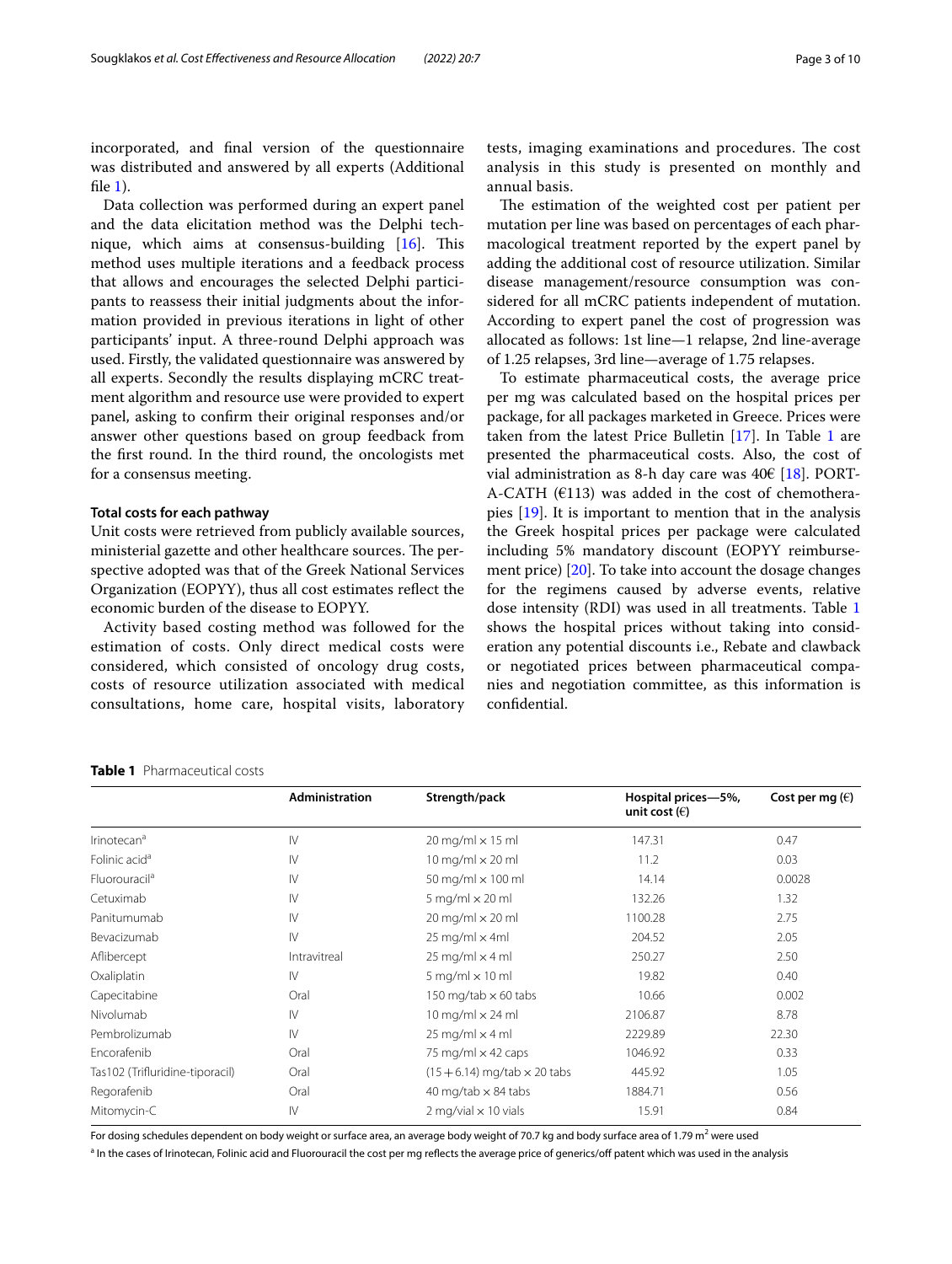Costs associated with resource utilization were retrieved from EOPYY Health benefts list [\[19](#page-8-19)] and are presented in Table [2](#page-3-0).

# **Results**

The mean age of mCRC patient reported by the expert panel is 64.6 years, with 1.79 [Standard Deviation (S.D). 0.23] body surface area (BSA) and 47.3% male. Among mCRC patients, 36.6% will become metastatic, from whom *RAS* mutation occurs in 45% of patients, *BRAF* mutation occurs in 8%, *RAS/BRAF* WT left occurs in 30% and *RAS/BRAF* WT right occurs in 17%. MSI-H dMMR occurs in 5% of patient in disease progression (2nd line).

Table [3](#page-4-0) presents the pharmaceutical treatment options at 1st, 2nd and 3rd line. More specifc, among RAS mutated patients, at 1st line 35% receive combination of Folfox and Bevacizumab, at 2nd line 20% receive combination of Folfri and Bevacizumab and at 3rd line 50% receive Tas102. Regarding BRAF mutated patients at 1st line, 30% of them receive combination of Folfoxiri and Bevacizumab, at 2nd line 25% of them receive combination of Folfri and Bevacizumab or combination of

<span id="page-3-0"></span>

|  |  | <b>Table 2</b> Unit costs of resource utilization |  |
|--|--|---------------------------------------------------|--|
|--|--|---------------------------------------------------|--|

|                                         | Unit costs $(\epsilon)$ |
|-----------------------------------------|-------------------------|
| <b>Medical consultations</b>            |                         |
| Medical oncologist consultation         | 10.80                   |
| Radiation oncologist consultation       | 10.80                   |
| Oncology nurse visit                    | 5.00                    |
| GP consultation                         | 10.00                   |
| Psychology specialist consultation      | 15.00                   |
| Surgeon consultation                    | 10.00                   |
| Dermatologist consultation              | 10.00                   |
| <b>Hospital visits</b>                  |                         |
| Inpatient stay (oncology/general ward)  | 80.00                   |
| Emergency department visit              | No cost                 |
| Day hospital visit                      | 40.00                   |
| <b>Examinations</b>                     |                         |
| Whole-body CT                           | 140.00                  |
| <b>Brain MRI</b>                        | 236.95                  |
| Brain CT-scan                           | 71.11                   |
| Chest radiograph                        | 4.05                    |
| PFT-CT scan                             | 700                     |
| Bone scan                               | 34.42                   |
| Blood test (CBC, CMP)                   | 2.88                    |
| <b>Procedures</b>                       |                         |
| Radiotherapy fraction                   | 250.00                  |
| Surgical intervention                   | 1306.00                 |
| Home care                               |                         |
| BSC physician/nurse visit               | 7.30                    |
| Home aid (non-medical specialist) visit | 5.00                    |

Encorafenib and Cetuximab, and at 3rd line 50% of them receive combination of Encorafenib and Cetuximab. Regarding *RAS/BRAF* WT left patients at 1st line, 40% of them receive combination of Folfri or Folfox and Panitumumab, at 2nd line 30% of them receive Folfri and Bevacizumab and at 3rd line 40% of them receive Tas102. For RAS/BRAF WT right patients, at 1st line, 30% of them receive combination of Folfoxiri and Bevacizumab, at 2nd line, 25% of them receive combination of Folfri and Panitumumab and at 3rd line, 40% of them of them receive Tas102. Finally, 100% of MSI-H dMMR patients receive immunotherapies (95% pembrolizumab and 5% combination Nivolumab and Ipilimumab) at 2nd line and 70% Folfri at 3rd line. After third line, the disease management and pharmaceutical treatment continues on the best alternative treatment basis, in which the majority of patients (65%) receive Tas102, 25% regorafenib and 10% 5FU/MITO-C. 25% regorafenib and 10% 5FU/MITO-C.

Regarding resource utilization, the periods pre- progression were reported on a monthly basis and were considered of similar disease management as presented in Table [4](#page-5-0).

The most common resource use was the medical oncologist consultation (0.73 times per month), oncology nurse visit (0.66 times per month) and day hospital visit (0.66 times per month). Also, patients perform complete blood count lab test on a monthly basis. Patients at progression of disease perform 3 visits at hospital and 3 to oncologist. Patients beyond the third line usually use home aid visits (2.3 times per month). The cost of management during preprogression per month was estimated at €180.61, at progression €582.62 and beyond third line €72.58.

Table [4](#page-5-0) presents the resource utilization during stable disease, at pre-progression, disease progression and beyond third line. Experts agreed that in the 2nd and 3rd line hospitalization and day hospital visits were increased. More specifcally, hospitalization was 0.075 times in 2nd line and 0.105 times in the 3rd line and day hospital visits was 0.82 times and 1.15 times respectively. So, the cost of management at 2nd line per month was estimated at  $£188.21$  and at 3rd line  $£203.81$ .

In Fig. [1](#page-5-1) the monthly cost of mCRC patient per mutation and line is presented. At 1st and 2nd line, RAS mutated patients who receive combination of chemotherapy and Bevacizumab have the highest cost following by Regorafenib or Tas102 at 3rd line. Regarding BRAF mutated patients receiving chemotherapy and Bevacizumab at 1st line and those receiving immunotherapies as monotherapy and combination therapy of Encorafenib-Cetuximab at 2nd and 3rd line respectively have the highest cost of the respective category. The cost of 1st and 3rd line RAS/BRAF WT left mutated patient is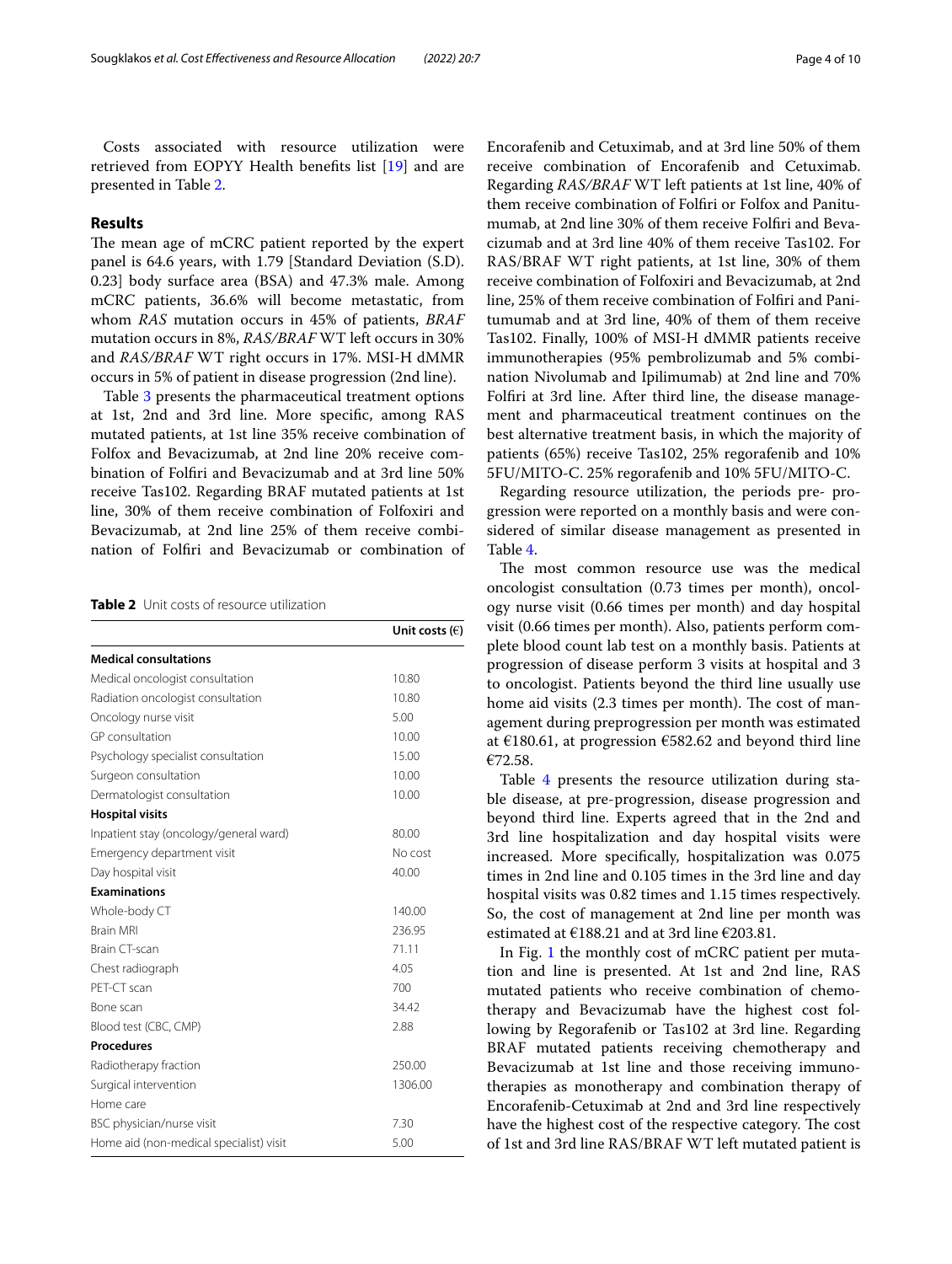|                                      | RAS mutated    |                          |                 | <b>BRAF</b> mutated      |             |             |                | RAS/BRAF WT left |                  |             | RAS/BRAF WT right |                | MSI-H<br>dMMR    |           |
|--------------------------------------|----------------|--------------------------|-----------------|--------------------------|-------------|-------------|----------------|------------------|------------------|-------------|-------------------|----------------|------------------|-----------|
|                                      | 1st line       | 2nd line                 | 3rd line        | Ist line                 | 2nd line    | 3rd line    | 1st line       | 2nd line         | 3rd line         | 1st line    | 2nd line          | 3rd line       | 2nd line         | 3rd line  |
| Folfiri                              | $\cup$         | $\supseteq$              | $\supseteq$     | $\supseteq$              | $\infty$    |             |                |                  | $\gtrsim$        | S           |                   |                |                  | $\approx$ |
| Folfiri & Cetuximab                  |                |                          |                 |                          |             |             | $\overline{5}$ | $\overline{5}$   | $\supseteq$      |             | $\overline{1}$    | $\supseteq$    |                  |           |
| Folfiri & Panitumumab                |                |                          |                 |                          |             |             | $\gtrsim$      | 5                |                  |             | 25                | $\supseteq$    |                  |           |
| Folfiri & Bevacizumab                | $\overline{1}$ | $\infty$                 |                 | $\overline{\phantom{0}}$ | 25          |             | $\supseteq$    | 50               |                  | $\gtrsim$   | $\supseteq$       |                |                  |           |
| Folfiri & Aflibercept                |                | $\overline{1}$           |                 |                          | $\supseteq$ |             |                | $\supseteq$      |                  |             | $\supseteq$       |                |                  |           |
| Folfox                               | $\overline{5}$ | $\sqrt{2}$               | $\overline{5}$  | $\supseteq$              |             |             |                |                  |                  |             | $\supseteq$       |                |                  |           |
| Folfox & Cetuximab                   |                |                          |                 |                          | $\supseteq$ |             | $\overline{1}$ | 5                |                  |             |                   |                |                  |           |
| Folfox & Panitumumab                 |                |                          |                 |                          |             |             | $\gtrsim$      | S                |                  |             |                   |                |                  |           |
| Folfox & Bevacizumab                 | 35             | $\overline{\phantom{0}}$ |                 | 5                        |             |             | $\supseteq$    | 28               |                  | $\supseteq$ | $\supseteq$       |                |                  |           |
| Folfoxiri                            | $\sim$         |                          |                 | 20                       |             |             |                |                  |                  | $\gtrsim$   |                   |                |                  |           |
| Folfoxiri & Panitumumab              |                |                          |                 |                          |             |             |                |                  |                  | S           |                   |                |                  |           |
| Folfoxiri & Bevacizumab              | $\approx$      |                          |                 | $\overline{30}$          |             |             |                |                  |                  | $\approx$   |                   |                |                  |           |
| Capecitabine                         |                |                          | $\cup$          |                          |             |             |                |                  |                  |             |                   |                |                  |           |
| Capecitabine and Oxaliplatin (CapOX) | $\sim$         | $\supseteq$              |                 |                          |             |             |                |                  |                  |             |                   |                |                  |           |
| CapOX & Bevacizumab                  | $\approx$      | $\supseteq$              |                 | $\supseteq$              |             |             |                |                  |                  |             |                   |                |                  |           |
| Capecitabine & Bevacizumab           | $\supseteq$    | $\supseteq$              |                 |                          |             |             | $\supseteq$    | $\supseteq$      | $\supseteq$      | $\supseteq$ | $\subseteq$       | $\supseteq$    |                  |           |
| Tas102                               |                |                          | 50              |                          |             | $\bigoplus$ |                |                  | $\overline{P}$   |             |                   | $\overline{4}$ |                  |           |
| Regorafenib                          |                |                          | $\overline{50}$ |                          |             | $\supseteq$ |                |                  | $\supseteq$      |             |                   | $\supseteq$    |                  |           |
| Encorafenib & Cetuximab              |                |                          |                 |                          | 25          | S           |                |                  |                  |             |                   |                |                  |           |
| Cetuximab                            |                |                          |                 |                          |             |             |                |                  | $\supseteq$      |             |                   | $\supseteq$    |                  |           |
| Panitumumab                          |                |                          |                 |                          |             |             |                |                  |                  |             |                   | $\supseteq$    |                  |           |
| Immunotherapies                      |                | 5                        |                 |                          | $\supseteq$ |             |                | $\sim$           |                  |             | $\supseteq$       |                | 100              | $\approx$ |
| Total                                | 100            | 100                      | 100             | 100                      | 100         | 100         | 100            | $\overline{100}$ | $\overline{100}$ | 100         | 100               | 100            | $\overline{100}$ | 100       |
|                                      |                |                          |                 |                          |             |             |                |                  |                  |             |                   |                |                  |           |

<span id="page-4-0"></span>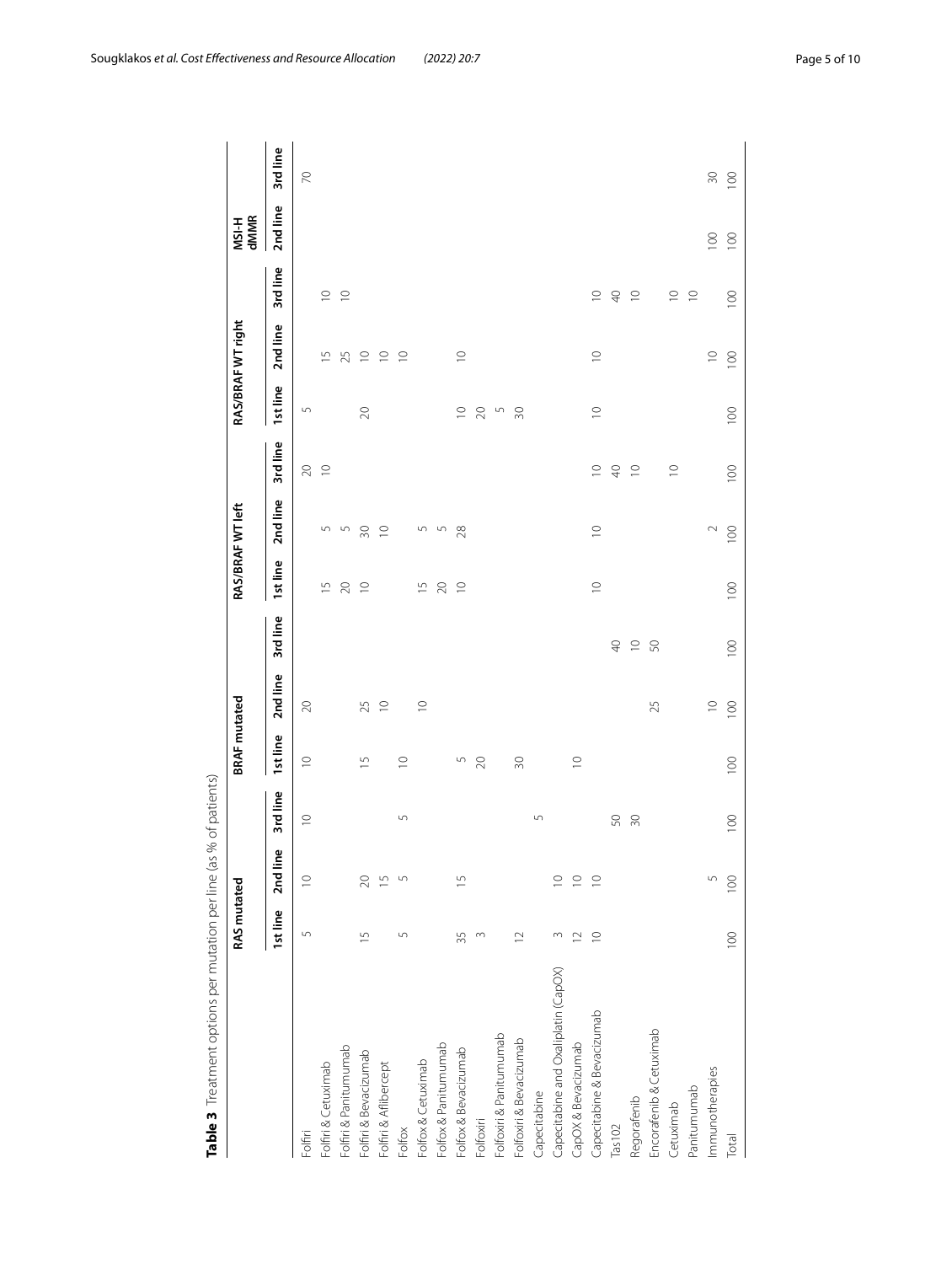|                                            | Pre progression period for<br>1st-2nd-3rd lines (times per<br>$month)^a$ | Terminal careBeyond 3rd<br>line period (times per<br>month) <sup>b</sup> | Disease progression/One-off<br>resource use at 3-month period<br>$(times)^c$ |
|--------------------------------------------|--------------------------------------------------------------------------|--------------------------------------------------------------------------|------------------------------------------------------------------------------|
| Medical consultations                      |                                                                          |                                                                          |                                                                              |
| Medical oncologist consultation            | 0.73                                                                     | 1.6                                                                      | 3                                                                            |
| Radiation oncologist consultation          | 0.083                                                                    |                                                                          |                                                                              |
| Oncology nurse visit                       | 0.66                                                                     | 1.3                                                                      | 3                                                                            |
| GP consultation                            | 0.2                                                                      |                                                                          | $\mathbf{1}$                                                                 |
| Psychology specialist consultation         | 0.08                                                                     |                                                                          |                                                                              |
| Surgeon consultation                       | 0.08                                                                     |                                                                          |                                                                              |
| Hospital visits                            |                                                                          |                                                                          |                                                                              |
| Inpatient stay (oncology/general ward)     | 0.06                                                                     |                                                                          | 2                                                                            |
| Emergency department visit                 | 0.083                                                                    |                                                                          |                                                                              |
| Day hospital visit                         | 0.66                                                                     | 0.5                                                                      | 3                                                                            |
| Home care                                  |                                                                          |                                                                          |                                                                              |
| Best supportive care physician/nurse visit |                                                                          | $\overline{2}$                                                           |                                                                              |
| Home aid (non-medical specialist) visit    |                                                                          | 2.3                                                                      |                                                                              |
| <b>Examinations</b>                        |                                                                          |                                                                          |                                                                              |
| Whole-body CT                              | 0.32                                                                     |                                                                          | 1                                                                            |
| <b>Brain MRI</b>                           | 0.033                                                                    |                                                                          |                                                                              |
| <b>Brain CT-scan</b>                       | 0.016                                                                    |                                                                          |                                                                              |
| Chest radiograph                           | 0.13                                                                     |                                                                          |                                                                              |
| PET-CT scan                                | 0.033                                                                    |                                                                          |                                                                              |
| Bone scan                                  | 0.05                                                                     |                                                                          |                                                                              |
| Blood test (CBC, CMP)                      | 1                                                                        |                                                                          | 3.71                                                                         |
| Procedures                                 |                                                                          |                                                                          |                                                                              |
| Radiotherapy fraction                      | 0.033                                                                    |                                                                          |                                                                              |
| Surgical intervention                      | 0.033                                                                    |                                                                          |                                                                              |

# <span id="page-5-0"></span>**Table 4** Resource utilization during stable disease (pre progression), at disease progression and beyond third line

<sup>a</sup> For the pre progression period for 1st-2nd-3rd line, resource use is counted on monthly basis,

<sup>b</sup> For terminal care/beyond the 3rd line period, resource use is counted on monthly basis

<sup>c</sup> For the disease progression phase a 3-month period has been estimated for resource use based on the agreement of the advisory board participants

<span id="page-5-1"></span>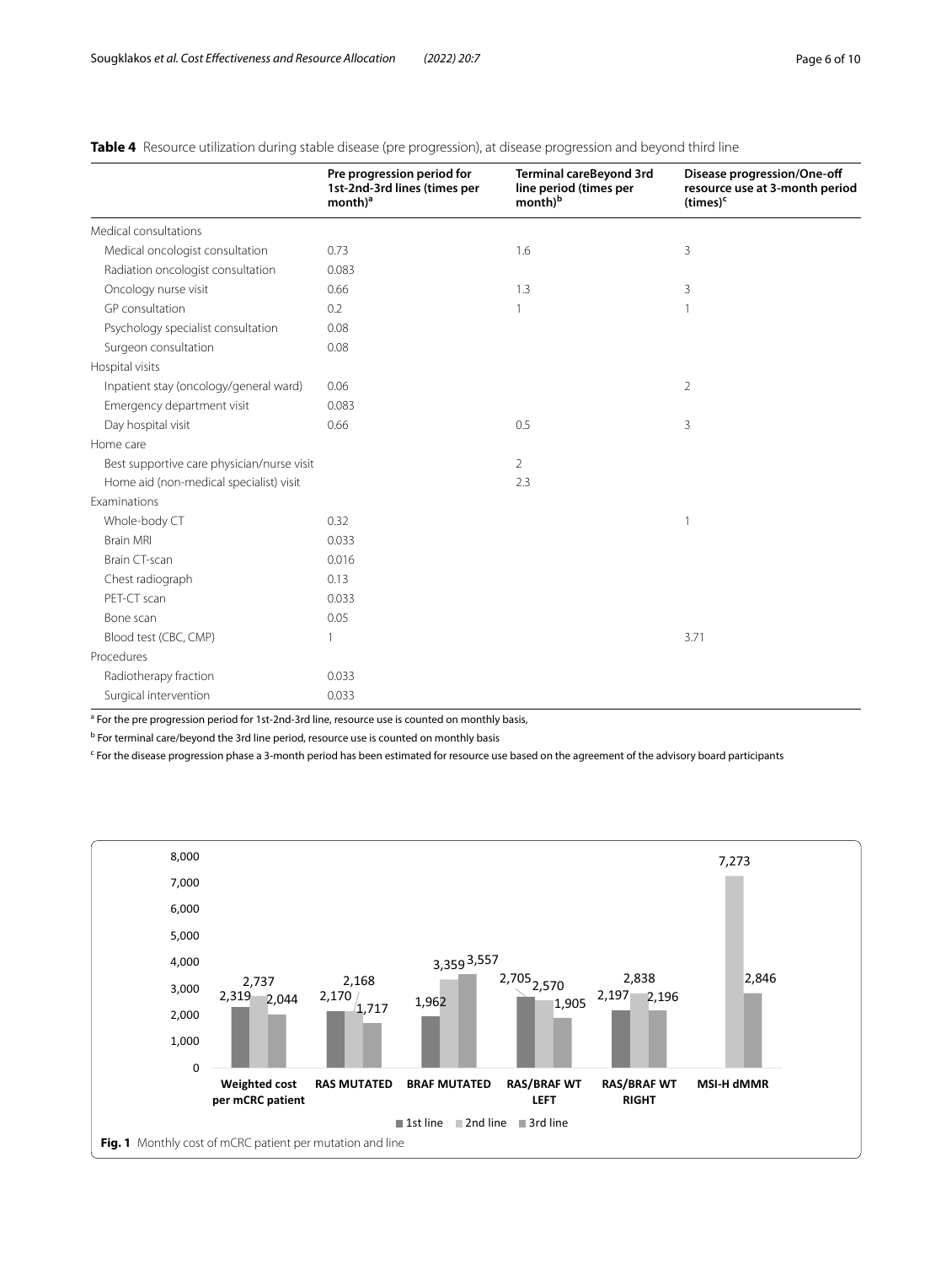attributed to combination of chemotherapy and Cetuximab, combination of chemotherapy and biological therapy or immunotherapies at 2nd line. The beyond third line treatment cost per patient regardless mutation was estimated at  $£1636.41$  per month, which is mostly attributed to the cost of Regorafenib.

Finally, the weighted annual cost of mCRC patient at 1st line was estimated at €28,407, at 2nd line €33,568 and at 3rd line €25,550. In the annual cost were added the costs of 1 relapse ( $\epsilon$ 582.62) at 1st line, 1.25 relapses (€728.27) at 2nd line and 1.75 relapses (€1019.58) at 3rd line.

# **Discussion**

Colorectal cancer is one major causes of cancer deaths, despite the advances in the management of patients with operable stage I-III cancers. Regarding metastatic CRC, the 5-year survival rate is between 13.8 and 14.7% for stage IV CRC patients  $[21]$  $[21]$  $[21]$ . Therefore, new treatments that could increase survival rate should be considered by health care decision makers as indispensable. Although the current analysis focuses on the cost of the disease, and mCRC seems to be a high-cost disease area, additional emphasis should be based on the survival benefts and improvement in patients' quality of life that the new pharmaceutical advancements have brought in mCRC patients' lives.

Τhe availability of modern targeted treatments enable patients with metastatic CRC to have their lives extended by months or even several years with improved quality. Over the last decade the median overall survival (OS) for patients with mCRC has increased from approximately 12 months, for those treated with a 5-fuorouracil (5-FU)-based chemotherapeutic regimens, to 18 months with the addition of irinotecan and oxaliplatin [\[22](#page-9-1)]. Additionally, biological targeted therapies such as cetuximab, panitumumab and bevacizumab in combination with chemotherapy, have increased the OS of mCRC to more than 24 months  $[23-25]$  $[23-25]$  $[23-25]$ , although lead to high costs for the health care systems.

The present study investigated and provided an overall view of the resources use and associated costs required to treat metastatic CRC patients in Greece. This is the frst study to analytically map all costs associated with the management of the disease in the local health care setting.

According to our results, at 1st, 2nd and 3rd line treatment the majority of patients receive biological targeted therapies in combination with chemotherapy (74.8%, 58.6% and 56% respectively) regardless of the mutation status. Resource utilization of patient management is important in order to be able to identify the respective cost of disease. Concerning resource utilization during stable disease (pre progression), the most usual resource consumption seems to be at medical oncologist consultation, oncology nurse visit and day hospital visits. Moreover, patients perform 17.3 oncologist visits per year and the same number in hospital at progression, and 13 visits per year in oncologists and in hospital beyond third line. Approximately 8–10% is the distribution of cost of resource use in all lines and mutations. The cost of resource utilization beyond third line is high at progression of disease, almost triple compared to monthly resource use. Monthly costs per mCRC patient, incurred by the Greek National Services Organization (EOPYY), were estimated on average for all mutations, at €2319 for the 1st line,  $\epsilon$ 2737 for the 2nd line and  $\epsilon$ 2044 for the 3rd line. On an annual basis, the weighted cost of mCRC patient at 1st line was estimated at €27,340, at 2nd line €33,568 and at 3rd line €25,550. RAS/BRAF WT Left had the highest cost at frst line corresponding to 17% diference versus the average weighted cost, at second line MSI-H dMMR cost was more than two times higher (166%) compared to the average weighted cost while at third line BRAF Mutation cost was 74% higher than the average weighted cost.

At 1st line, the majority of patients, regardless the mutation status, receive bevacizumab in combination with chemotherapy (RAS mutated by 84%, BRAF mutated by 60%, RAS/BRAF WT LEFT by 30% and RAS/ BRAF WT RIGHT by 45%). The only exception is RAS/ BRAF WT LEFT where panitumumab based therapies are accounted for 40%. As a result, the main cost drive for the 1st line is bevacizumab-based therapies except RAS/ BRAF WT LEFT were panitumumab-based therapies have also a signifcant impact.

At 2nd line, each mutation has diferent drivers towards cost. In patients *RAS* mutated tumors bevacizumabbased therapies, remain the key cost driver with 55%, while immunotherapies represent 5% of the prescribed therapies. In *BRAF* mutation, bevacizumab based therapies are accounted for 25%, combination of encorafenib plus cetuximab for 25% and immunotherapies for 10%. Regarding *RAS/BRAF* WT LEFT bevacizumab based therapies account for 68% and immunotherapies for only 2%. In *RAS/BRAF* WT RIGHT bevacizumab based therapies account for 30%, panitumab based therapy for 25% and immunotherapies for 10%. Finally, in MSI-H dMMR 100% of prescriptions are immunotherapies.

Based on the above, in 1st line, a factor that increases cost of *RAS/BRAF* WT LEFT above the weighted average, by almost 17%, is the increased percentage of panitumumab. In 2nd line *BRAF* mutation and *RAS/BRAF* WT RIGHT mutation are the categories that are above the weighted average, by almost 23% and 4% respectively. For BRAF mutation, the key driver of this excess can be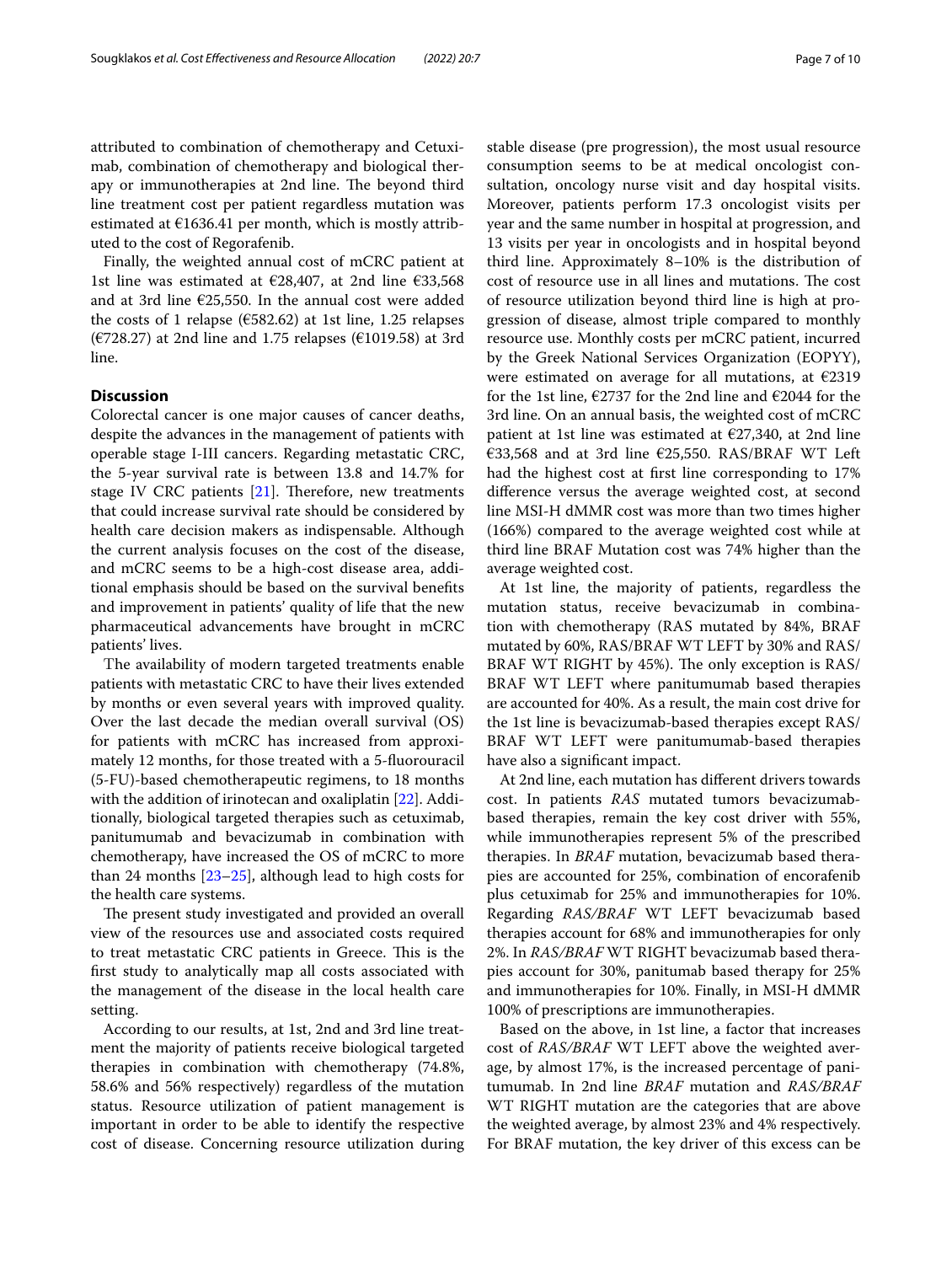assumed to be the increased rate of immunotherapies usage compared to other mutations and the introduction of encorafenib in combination with cetuximab to patients. For *RAS/BRAF* WT RIGHT mutation, immunotherapies and panitumumab are the key cost drivers.

It is important to note that comparison of mutation and line with the corresponding weighted average cannot contribute to a holistic approach regarding patients' needs per mutation and line. As mCRC is a heterogeneous disease each mutation presents diverse clinical challenges and physicians have diferent treatment options available in order to improve patients' OS and PFS [\[21](#page-9-0)]. For example, BRAF<sup>V600E</sup> accounts for more than 90% of BRAF mutations in CRC [[26\]](#page-9-4) and a new targeted therapy, currently approved for 2nd line, for this mutation has been recently introduced in the Greek market (encorafenib plus cetuximab). The clinical data have demonstrated a statistically signifcant increase of the median overall survival (OS: 9.30 vs. 5.88 months), an improvement of overall response rate compared with chemotherapy plus cetuximab (19.5% vs 1.8%), and a longer increase in the progression-free survival (median PFS: 4.3 vs 1.5 months) in the BEACON study [[27](#page-9-5), [28\]](#page-9-6).

The annual direct cost of mCRC patient according to our results on average for all lines is approximately 29,175 euros (2319 1st line, 2737 2nd line, 2044 3rd line on a monthly basis) which is slightly higher compared to other European studies. Specifcally, a study conducted in Netherlands reported that the cost of metastatic cancer was estimated at  $\epsilon$ 24,600 [[29](#page-9-7)] and a Spanish study at €22,403 annually [\[30\]](#page-9-8). This difference may be attributed to the innovative biological therapies that were introduced and established as standard of care after the studies' publication. However, United States cost for mCRC accounted at \$41,562 and this higher cost is due to higher unit costs than in Europe as well as a clinical practice with greater use of resources [\[31\]](#page-9-9).

The current study includes only direct medical costs, which refect partly the total economic burden of mCRC. Indirect costs constitute another signifcant component of the societal burden of the disease, which accounts for a third of the total cost of the disease according to a study by Cole et al. [[15\]](#page-8-14). In addition, CRC had the second-highest productivity losses due to mortality of all cancers in the EU, reaching  $€3.77$  billion annually in 2009 (9% of the  $\epsilon$ 42.6 billion in productivity losses from of all cancers [[14\]](#page-8-13). In 2015, an estimation of costs due to loss of productivity because of either mortality or morbidity of CRC in Europe ranged from €1341 in Germany to €397 in Italy [[15\]](#page-8-14). Moreover, the costs of informal care also represent an important cost component of the economic burden of CRC. These costs were high for CRC patients in the EU, reaching an annual  $\epsilon$ 2.84 billion in 2009 (12% of the  $\epsilon$ 23.2 billion total informal care provided in the EU) [[14\]](#page-8-13). Additionally, the OHE estimated the annual costs of informal care for CRC per country in 2015 from  $E$ 294 million in the UK to  $6871$  million in Germany [\[15](#page-8-14)].

Although the treatment options for CRC have developed considerably over recent years, prevention of the disease is clearly the preferred option for individuals as well as all of society. In 2012, the European Union drew up guidelines on CRC screening and diagnosis, recommending the use of national screening programs based on fecal immunochemical test (FIT), endoscopic tests consist of flexible sigmoidoscopy or colonoscopy  $[32]$  $[32]$ . Since survival from efective treatment for early CRC exceeds 90% [\[33](#page-9-11)], it is feasible that formal population screening can signifcantly reduce mortality of this disease.

## **Study limitations**

There are certain limitations in the current study. The current concept for the management of mCRC is that of the continuum of care, which consist in a treatment strategy throughout the whole disease course, with deescalation of treatment, maintenance treatment, treatment's temporary discontinuations and reuse/rechallenge of treatment used previously. For this reason, there is no clear distinction between treatment lines in several cases. The direct cost of mCRC patient was estimated on monthly and annual basis, without taking into consideration the survival rate of each treatment, which is an important parameter for the choice of medical decision makers and the anticipating reason for the choice of targeted therapies as well as immunotherapies. Moreover, similar disease management/resource consumption was considered for all mCRC patients independent of mutation. In addition, this study does not take into consideration patients' quality of life and how this is improved by the new treatments versus chemotherapy or other similar therapeutic regimens. Still, the decision-making process in healthcare should be based on cost-efectiveness criteria, in order for the policy maker to be able to balance both costs and outcomes and conclude in the adoption or not of new cost-efective treatments in local treatment algorithms.

However, despite the limitations, this study can serve as a basis for future economic evaluation studies in the management mCRC in Greece. The outcomes of this research can help the reader understand the local management and associated costs of mCRC and provide input for health care decision making in Greece, especially in the current period, where Health Technology Assessment (HTA) and negotiation committee are active in an efort to control the pharmaceutical expenditure.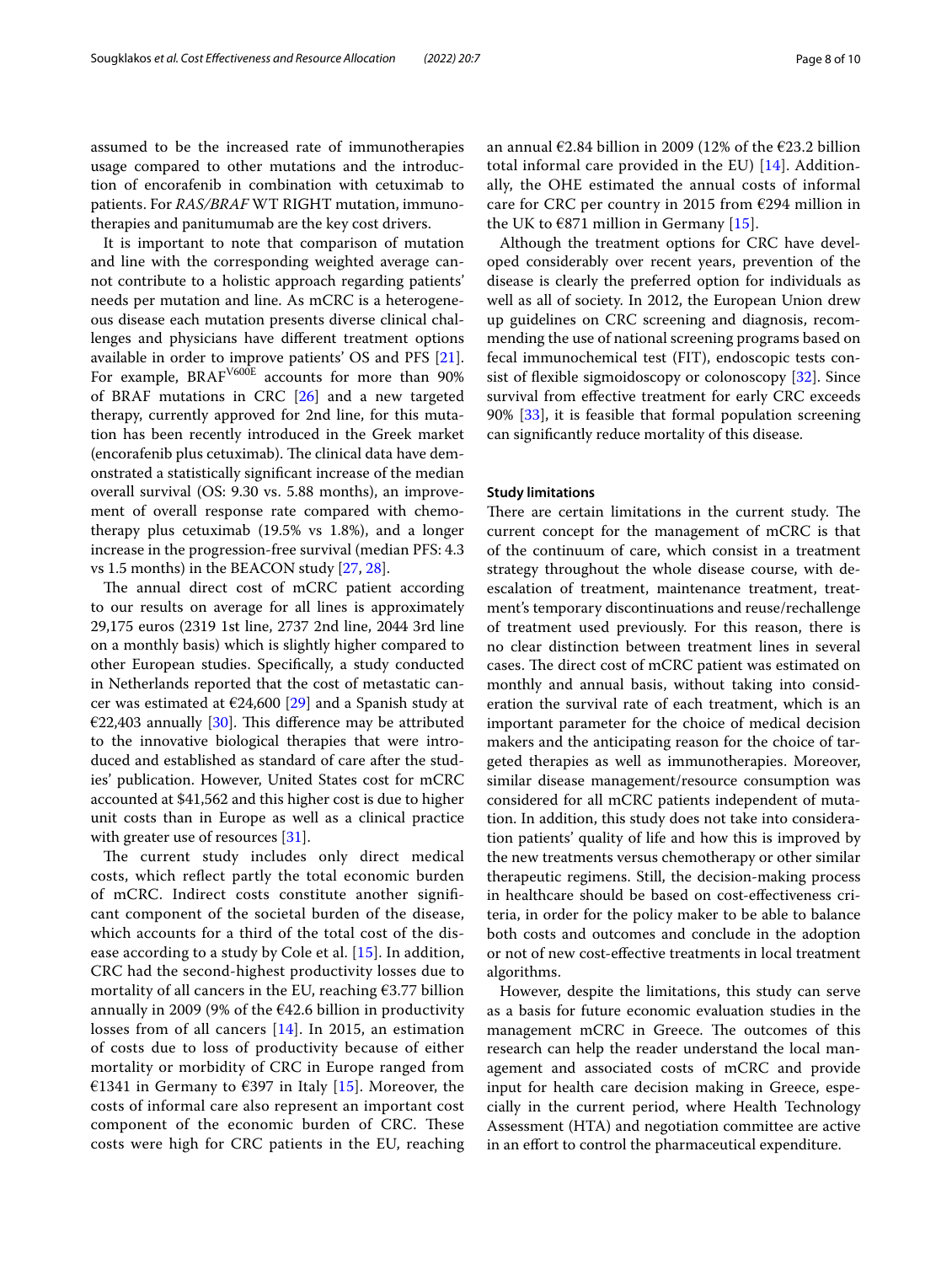# **Conclusion**

The cost of mCRC patient among lines was estimated to be similar regardless mutation. The highest cost of treatments is attributed to immunotherapy and targeted therapies which have improved signifcant patients' clinical outcomes. Thus, treatment reimbursement decisions for patients with metastatic CRC should be based on the beneft that the treatment provides to the individual and their family, as well as to society. This cost analysis is a baseline study that will provide a useful source of information for informing decision-makers in terms of the allocation of resources and implementation of specifc treatments and future studies on cost-efectiveness of different therapeutic innovations in Greece. The results of the study are also emphasizing the importance of screening protocols in asymptomatic population, which may lower the prevalence of the disease (removal of precancerous lesions/polys) and shifts diagnosis in early stages.

# **Supplementary Information**

The online version contains supplementary material available at [https://doi.](https://doi.org/10.1186/s12962-022-00339-2) [org/10.1186/s12962-022-00339-2](https://doi.org/10.1186/s12962-022-00339-2).

<span id="page-8-15"></span>**Additional fle 1.** Questionnaire.

#### **Acknowledgements**

Not applicable.

### **Authors' contributions**

Physicians: data provision and manuscript review, DL, MH, ES performed the protocol preparation, the analysis and the drafting of the manuscript, AB and AS performed the editing and supervision of the analysis. All authors read and approved the fnal manuscript.

#### **Funding**

Pierre Fabre Farmaka S.A., Greece.

 **Availability of data and materials**

Not applicable.

# **Declarations**

**Ethics approval and consent to participate** Not applicable.

#### **Consent for publication**

The manuscript has not previously been published and is not under consideration by another journal.

#### **Competing interests**

A.B and E.S are employees of Pierre Fabre Greece S.A M.H, D.L and E.S have received unrestricted funding for the current study. The rest authors have no confict of interest.

#### **Author details**

<sup>1</sup> Laboratory of Translation Oncology, University Hospital of Crete Medical School, Crete, Greece. <sup>2</sup>Ygeia Athens Hospital, Marousi, Greece. <sup>3</sup>Bioclinic Oncology Department Thessaloniki, Thessaloniki, Greece. <sup>4</sup>Molecular Oncology Unit, Department of Biological Chemistry, Medical School, National and Kapodistrian University of Athens, Athens, Greece. <sup>5</sup>University of Patras, Patras, Greece. <sup>6</sup>Theagenion Anticancer Hospital, Thessaloniki, Greece.

<sup>7</sup> Pharmecons Easy Access, Athens, Greece. <sup>8</sup> Pierre Fabre Farmaka S.A., Agia Paraskevi, Greece.

Received: 3 December 2021 Accepted: 19 January 2022<br>Published online: 14 February 2022

#### **References**

- <span id="page-8-0"></span>1. International Agency for Research on Cancer (IARC), GLOBOCAN 2020: colorectal cancer, Number of new cases in 2020, both sexes, all ages, Vol. 2020. [https://gco.iarc.fr/today/data/factsheets/cancers/10\\_8\\_9-Color](https://gco.iarc.fr/today/data/factsheets/cancers/10_8_9-Colorectum-fact-sheet.pdf) [ectum-fact-sheet.pdf](https://gco.iarc.fr/today/data/factsheets/cancers/10_8_9-Colorectum-fact-sheet.pdf). Accessed 27 Sept 2021.
- <span id="page-8-1"></span>2. Gunter MJ, Alhomoud S, Arnold M, Brenner H, Burn J, Casey G, et al. Meeting report from the joint IARC–NCI international cancer seminar series: a focus on colorectal cancer. Ann Oncol. 2019;30(4):510–9. [https://doi.org/](https://doi.org/10.1093/annonc/mdz044) [10.1093/annonc/mdz044](https://doi.org/10.1093/annonc/mdz044).
- <span id="page-8-2"></span>3. European Cancer Information System (ECIS), Incidence and mortality estimates. 2020. [https://ecis.jrc.ec.europa.eu/explorer.php?\\$0-0\\$1-AEE\\$4-](https://ecis.jrc.ec.europa.eu/explorer.php?$0-0$1-AEE$4-1,2$3-All$6-0,85$5-2008,2008$7-7$2-All$CEstByCancer$X0_8-3$CEstRelativeCanc$X1_8-3$X1_9-AE27$CEstBySexByCancer$X2_8-3$X2_-1-1) [1,2\\$3-All\\$6-0,85\\$5-2008,2008\\$7-7\\$2-All\\$CEstByCancer\\$X0\\_8-3\\$CEstR](https://ecis.jrc.ec.europa.eu/explorer.php?$0-0$1-AEE$4-1,2$3-All$6-0,85$5-2008,2008$7-7$2-All$CEstByCancer$X0_8-3$CEstRelativeCanc$X1_8-3$X1_9-AE27$CEstBySexByCancer$X2_8-3$X2_-1-1) [elativeCanc\\$X1\\_8-3\\$X1\\_9-AE27\\$CEstBySexByCancer\\$X2\\_8-3\\$X2\\_-1-1.](https://ecis.jrc.ec.europa.eu/explorer.php?$0-0$1-AEE$4-1,2$3-All$6-0,85$5-2008,2008$7-7$2-All$CEstByCancer$X0_8-3$CEstRelativeCanc$X1_8-3$X1_9-AE27$CEstBySexByCancer$X2_8-3$X2_-1-1) Accessed 27 Sept 2021.
- <span id="page-8-3"></span>Xi Y, Xu P. Global colorectal cancer burden in 2020 and projections to 2040. Transl Oncol. 2021;14(10): 101174. [https://doi.org/10.1016/j.tranon.](https://doi.org/10.1016/j.tranon.2021.101174) [2021.101174.](https://doi.org/10.1016/j.tranon.2021.101174)
- <span id="page-8-4"></span>5. Brenner H, Chang-Claude J, Seiler CM, Rickert A, Hofmeister M. Protection from colorectal cancer after colonoscopy: a population-based, case–control study. Ann Intern Med. 2011;154(1):22–30. [https://doi.org/](https://doi.org/10.7326/0003-4819-154-1-201101040-00004) [10.7326/0003-4819-154-1-201101040-00004.](https://doi.org/10.7326/0003-4819-154-1-201101040-00004)
- <span id="page-8-5"></span>6. Roy HK, Bianchi LK. Diferences in colon adenomas and carcinomas among women and men: potential clinical implications. JAMA. 2009;302(15):1696–7. [https://doi.org/10.1001/jama.2009.1499.](https://doi.org/10.1001/jama.2009.1499)
- <span id="page-8-6"></span>7. Arnold M, Sierra MS, Laversanne M, Soerjomataram I, Jemal A, Bray F. Global patterns and trends in colorectal cancer incidence and mortality. Gut. 2017;66(4):683–91. <https://doi.org/10.1136/gutjnl-2015-310912>.
- <span id="page-8-7"></span>8. Haggar FA, Boushey RP. Colorectal cancer epidemiology: incidence, mortality, survival, and risk factors. Clin Colon Rectal Surg. 2009;22(4):191–7. <https://doi.org/10.1055/s-0029-1242458>.
- <span id="page-8-8"></span>9. Winawer SJ. Natural history of colorectal cancer. Am J Med. 1999;106(1):3–6. [https://doi.org/10.1016/s0002-9343\(98\)00338-6](https://doi.org/10.1016/s0002-9343(98)00338-6).
- <span id="page-8-9"></span>10. Koelzer VH, Dawson H, Zlobec I, Lugli A. Colon: colorectal adenocarcinoma. Atlas Genet Cytogenet Oncol Haematol. 2013. [http://atlasgenet](http://atlasgeneticsoncology.org/Tumors/colonID5006.html) [icsoncology.org/Tumors/colonID5006.html.](http://atlasgeneticsoncology.org/Tumors/colonID5006.html) Accessed 30 May 2021.
- <span id="page-8-10"></span>11. Schmoll HJ, Van Cutsem E, Stein A, Valentini V, Glimelius B, Haustermans K, et al. ESMO consensus guidelines for management of patients with colon and rectal cancer. A personalized approach to clinical decision making. Ann Oncol. 2012;23(10):2479–516. [https://doi.org/10.1093/annonc/](https://doi.org/10.1093/annonc/mds236) [mds236.](https://doi.org/10.1093/annonc/mds236)
- <span id="page-8-11"></span>12. Van Cutsem E, Cervantes A, Adam R, Sobrero A, Van Krieken JH, Aderka D, et al. ESMO consensus guidelines for the management of patients with metastatic colorectal cancer. Ann Oncol. 2016;27(8):1386–422. [https://](https://doi.org/10.1093/annonc/mdw235) [doi.org/10.1093/annonc/mdw235](https://doi.org/10.1093/annonc/mdw235).
- <span id="page-8-12"></span>13. Van Cutsem E, Cervantes A, Nordlinger B, Arnold D. Metastatic colorectal cancer: ESMO clinical practice guidelines for diagnosis, treatment and follow-up. Ann Oncol. 2014;3(iii):1–9. [https://doi.org/10.1093/annonc/](https://doi.org/10.1093/annonc/mdu260) [mdu260.](https://doi.org/10.1093/annonc/mdu260)
- <span id="page-8-13"></span>14. Luengo-Fernandez R, Leal J, Gray A, Sullivan R. Economic burden of cancer across the European Union: a population-based cost analysis. Lancet Oncol. 2013;14(12):1165–74. [https://doi.org/10.1016/S1470-2045\(13\)](https://doi.org/10.1016/S1470-2045(13)70442-X) [70442-X](https://doi.org/10.1016/S1470-2045(13)70442-X).
- <span id="page-8-14"></span>15. Cole A, Lundqvist A, Lorgelly P, Norrlid H, Karlsberg Schaffer S, Lewis F, et al. Improving efficiency and resource allocation in future cancer care. OHE Consult Rep. 2016. [https://www.ohe.org/publications/improving](https://www.ohe.org/publications/improving-efficiency-and-resource-allocation-future-cancer-care)efficiency-and-resource-allocation-future-cancer-care. Accessed 17 June 2021.
- <span id="page-8-16"></span>16. Hsu CC, Sandford BA. The Delphi technique: making sense of consensus. Pract Assess Res Eval. 2007;12(1):1–8. [https://doi.org/10.7275/pdz9-th90.](https://doi.org/10.7275/pdz9-th90)
- <span id="page-8-17"></span>17. Ministry of Health. Ministerial Decision 7370/25.2.2021.
- <span id="page-8-19"></span><span id="page-8-18"></span>18. Government Gazzete 231/Α/05, 22.9.2005; Presidential Decree 187/05. 19. Government Gazzete 4888/Β/1.11.2018.
- 
- <span id="page-8-20"></span>20. Government Gazzete 640/Β/18-2-2021, Presidential Decree 7416/2021.